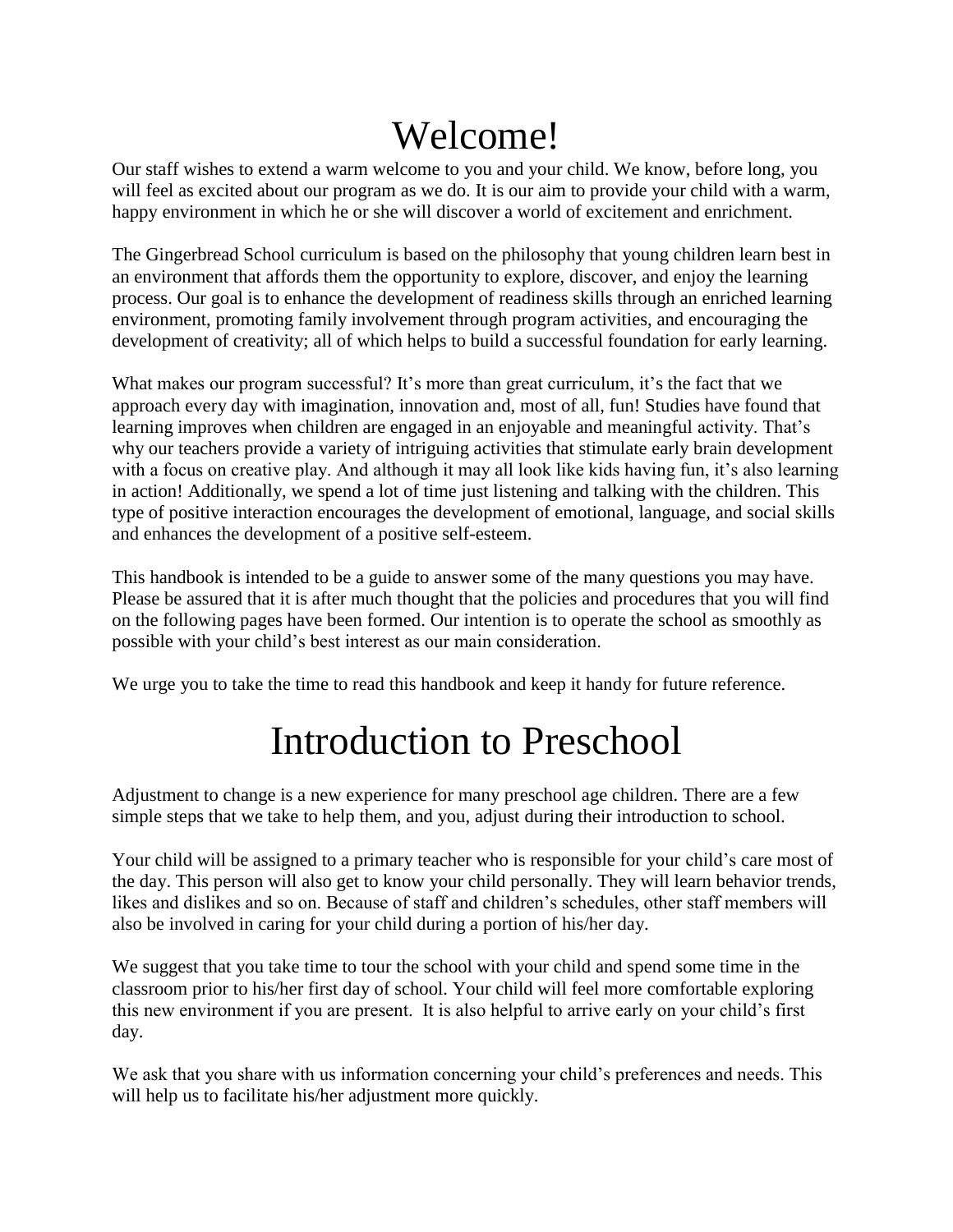Adjustment to the preschool environment is important for the parent, also. When you leave your child at school for the first few days you can expect some crying. It is hard, but try not to let this behavior make you feel guilty about leaving. Please establish a morning routine from the time your get up until you wave good-bye in the classroom. This will help your child know what's going to happen and give him/her a feeling of security. Keep good-byes cheerful, positive and with a reassuring, "I will be back." Maintain your positive attitude even through the tears. If you believe in us, your child will too. Please, please, no sneaking out! Parents are welcome to call the school to check on children who are experiencing separation anxiety. It will provide you peace of mind. Please note that we have an open door policy and parents are always welcome to visit.

## Registration Information

Children must be two years of age at the time of enrollment. Each child must have a completed registration packet on file with all signatures to be accepted into our program. The registration packet includes:

- 1. Application form
- 2. Gingerbread form
- 3. A notarized hospital release form
- 4. HRS Student Health Exam form (gold form provided by child's doctor)
- 5. Florida Department of Health Certification of Immunization (blue form provided by child's doctor)
- 6. Doctor's name and contact information
- 7. A signed financial agreement
- 8. Food experience form

The health exam and immunization forms must be kept current while your child is enrolled.

All children will be accepted on a trial two-week probationary period.

Gingerbread School teachers and administrators treat children of all races, religions, family backgrounds, and cultures with equal respect and consideration. Children of both sexes are provided with equal opportunities to take part in all activities. Gingerbread does not discriminate on the basis of any of the above in the administration of educational or admissions policies.



# Notification of Changes

It is extremely important that you notify the Director immediately of any changes in home address, employment phone numbers, etc. Emergency phone numbers are critically important. We also ask that any changes at home be communicated so that the staff will be prepared to deal with any changes in behavior that may result.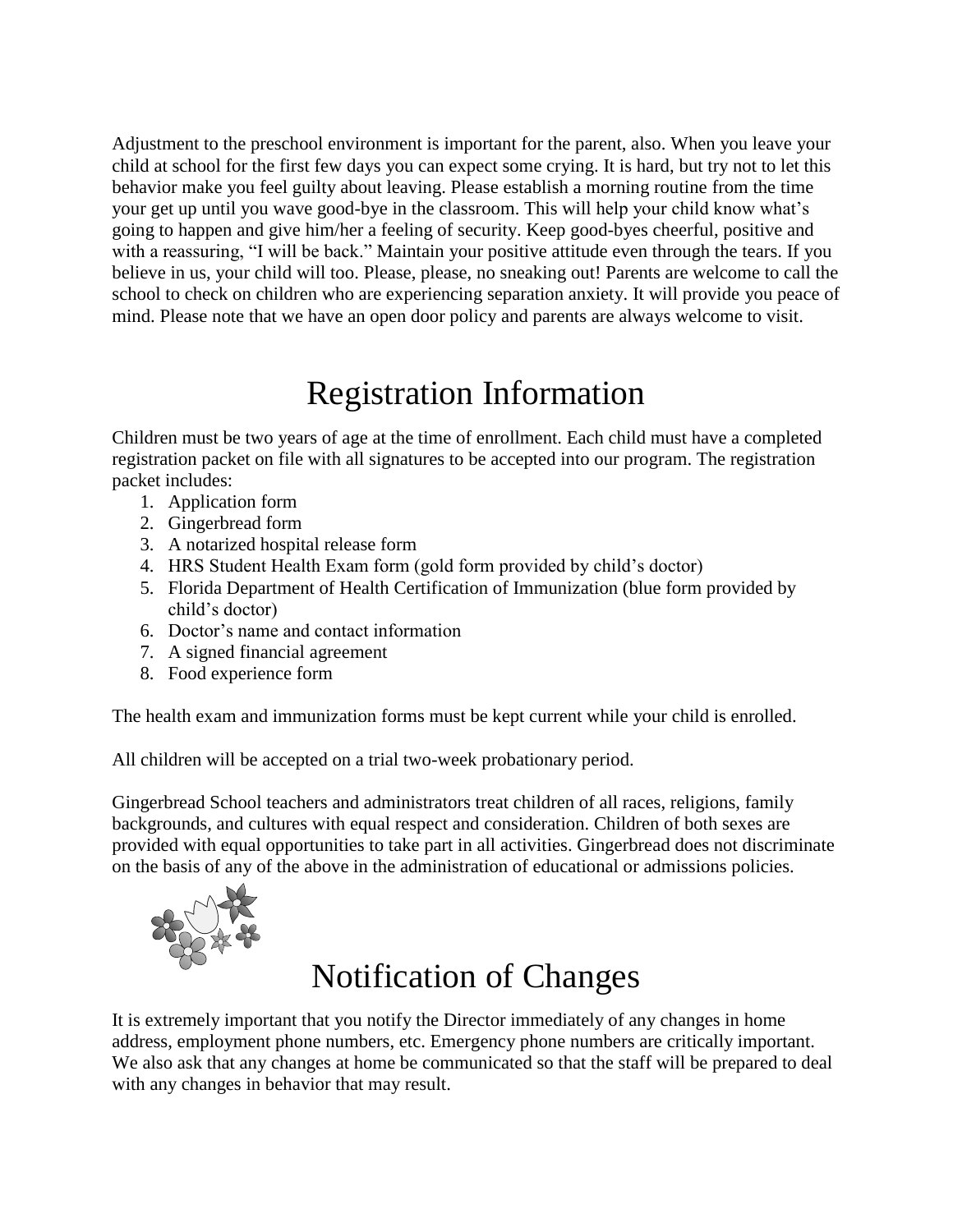# Required Supplies

The following items must be provided for your child: Two fitted crib sheets Diapers & wipes (if needed) Child sized blanket Child sized pillow Two changes of clothes Tote bag or back pack

Please be sure all items fit in the tote bag or back pack and are labeled with your child's name!

Dress to Play!

Children should be dressed in sturdy, washable clothing which will allow them to play freely and to permit participation in all art and playground activities during a busy (and sometimes messy) day at preschool.



Clothing needs to be easy for your child to get on and off for bathroom independence. Overalls, leotards, belts and buttons positioned at the shoulder are all difficult to unfasten. Children must wear well-fitted athletic shoes or closed in rubber-soled shoes and socks. Please do not send children to school in sandals, flip-flops, dress shoes, crocs, or cowboy boots, as they are not safe on the playground.

Parents are asked to check their child's cubby daily to be sure it is stocked with an extra set of clothes. Please remember to send a jacket or sweater if the weather is cool and label all articles of clothing sent to school, as we cannot be responsible for unmarked items or clothing.

# Hours of Operation

The hours of operation are from 6:30 am until 6:00 pm. The school closes promptly at 6:00 pm and all children must be picked up prior to this time. We realize that sometimes emergencies arise. If this should happen, please call us as soon as possible. We will reassure your child that you are coming. The fee for children picked up late is \$1.00 per minute.

# Summary of Financial Terms

Additional terms are listed on the reverse side of the financial agreement. If you have any questions about your account, please contact Lisa Hoch at lhoch@gingerbreadschool.com

- 1. The registration fee is non-refundable.
- 2. All accounts are due in advance on Monday morning of each week. Please write your child's name in the memo section of your check. If your child is part-time and does not attend school on Mondays, please submit tuition on the last day of attendance for the following week.
- 3. A late fee of five (\$5.00) dollars will be charged to accounts that are past due.
- 4. Tuition paid by the month will be calculated by counting the number of Mondays in the month.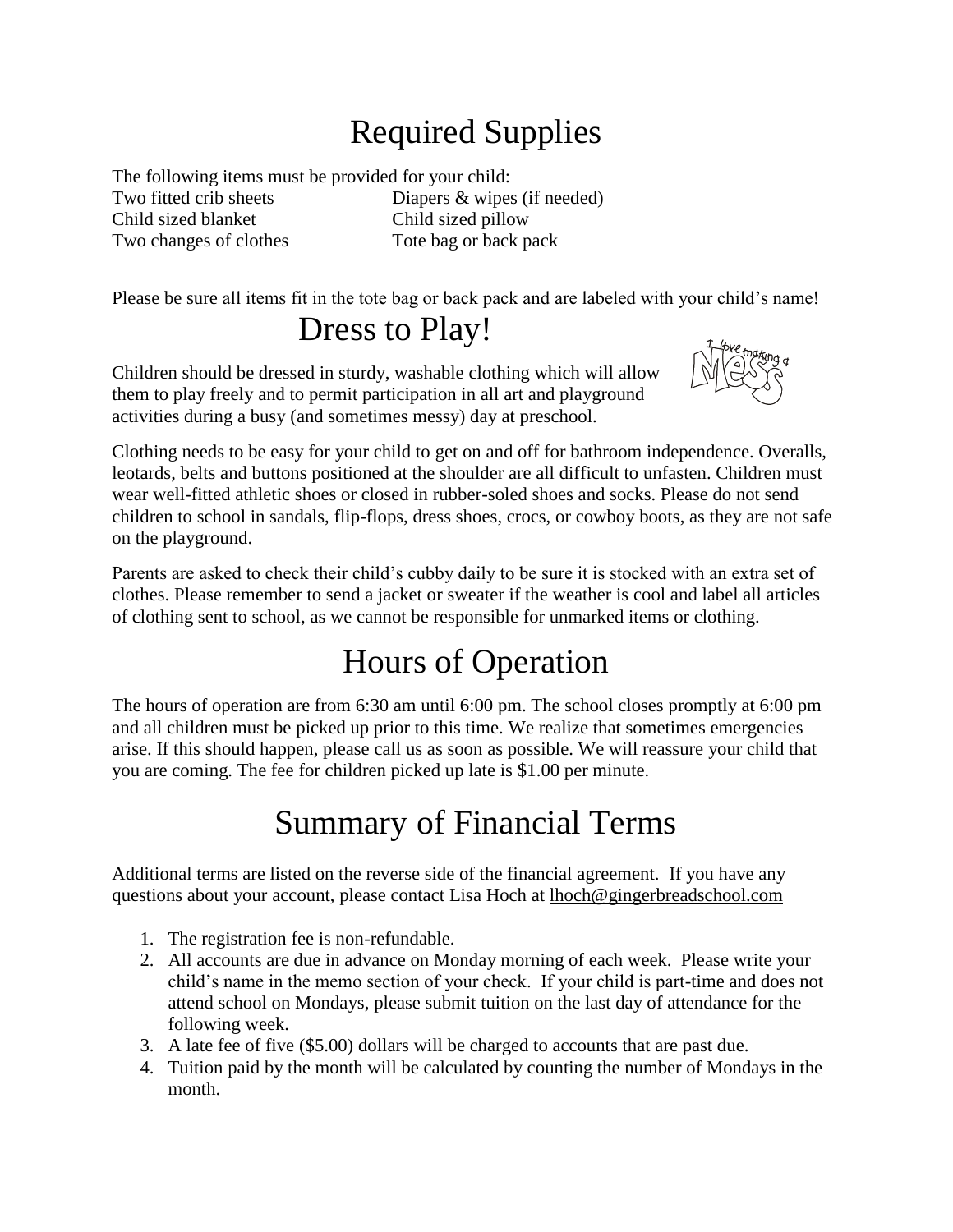- 5. There is no reduction in tuition when school is closed for in-service days or holidays.
- 6. There is no reduction in tuition when a child is absent for any reason including illness and vacations.
- 7. Families receiving funding through Early Learning Coalition (ELC) are responsible for any fees which remain unpaid due to failure to comply with any and all ELC procedures.
- 8. Parents are responsible to comply with Voluntary Pre- Kindergarten Program (VPK) standards and policies if child is enrolled in the VPK Program. Parents are responsible for any fees which remain unpaid due to failure to comply with any and all VPK standards and policies.
- 9. The fee for children picked up late is \$1.00 per minute.
- 10. The school reserves the right to dismiss a child from the school if an account becomes delinquent
- 11. If a child damages or destroys school property, parents will assume full responsibility.
- 12. Parents will be charged a fifteen (\$15.00) dollar fee for all checks that are returned from the bank.

#### Vacation Policy

The school will close for one week during the winter holiday, as specified in the school calendar. There is no tuition due during this week. If you choose to take additional vacations, you will be responsible for tuition for those weeks.

# Withdrawing



Parents may withdraw a child from the Gingerbread program at anytime. A two-week written notice is required when a child is withdrawn. Parents wishing to withdraw their child, who fail to provide a two-week written notice, will still be responsible for the last two weeks of tuition.

#### Income Tax Information

To claim childcare on your taxes you will need to complete the IRS form titled "Credit for Child Care Expenses" form #2441. When completing this form you will need the following information:

> Tax I.D. Number: 59-1710755 Gingerbread School Business Office PO Box 49269 St. Petersburg, FL 33743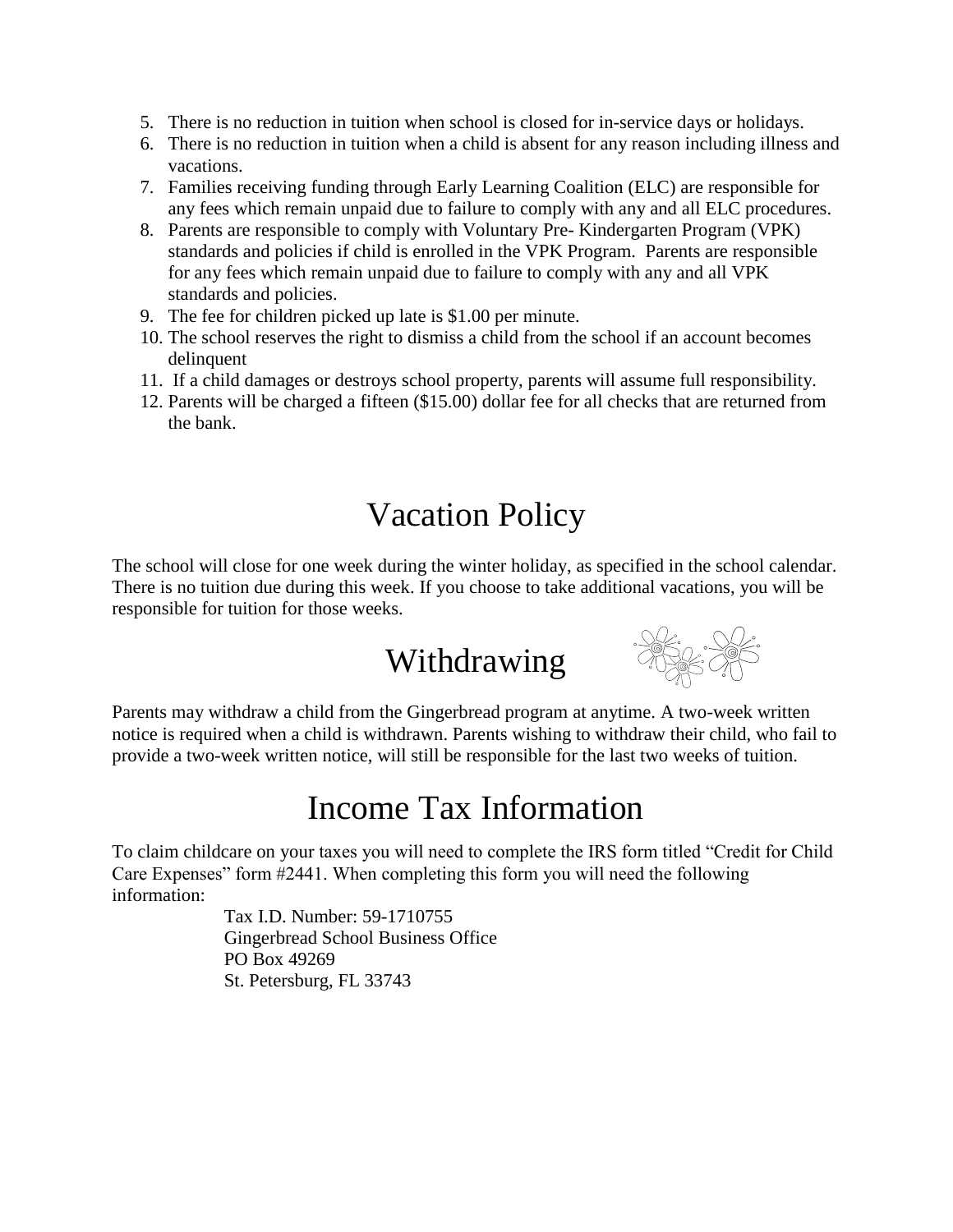# Voluntary Pre-Kindergarten Program (VPK)

Gingerbread School continues to be a VPK program provider. Some of the benefits parents can expect include reduced fees, lower student/teacher ratios, and additional classroom materials.

The following requirements will apply:

- $\sim$  Parents will need to register with the State. Applications and instructions are available on the Pinellas Early Learning Coalition website.
- $\sim$  Follow the VPK program attendance policy which requires that participants not miss more than 20% of the VPK program hours. Gingerbread School may dismiss a child for excessive absences.
- $\sim$  Abide by the schools attendance and sign in/out policies as stated in the Parent Handbook

## Arrival/Departure Procedures

To insure your child's safety, upon arrival accompany your child into the school, take him/her to the staff member on duty and follow the sign-in procedure. We are required to have parents sign in and out with accurate arrival and dismissal times and parents initials. Please DO NOT drop children off in front of the school and allow them to enter on their own. If you will be arriving at school after 9:30 am, we ask that you call the office so that the teachers can be prepared for a late arrival.

Please assist your child to the sink and have them wash their hands upon arrival and departure. This will help prevent the spreading of germs between home and school.

In consideration of the children and staff, we ask that parents refrain from using their cell phones during arrival and departure times.

No child shall be released to anyone less than 16 years of age or who is not authorized in writing by the custodial parent. We will not release a child to an intoxicated or impaired individual. Persons not known by the staff who are picking up children will be asked to show picture identification. It is sometimes necessary for a parent to show identification if a substitute or other new staff person is supervising during pick up times.

If you wish to authorize someone new to pick up, please send a note to the office. If it becomes necessary to remove someone from the authorized list of people who may pick up your child, please let us know immediately.

Smoking on school grounds is prohibited.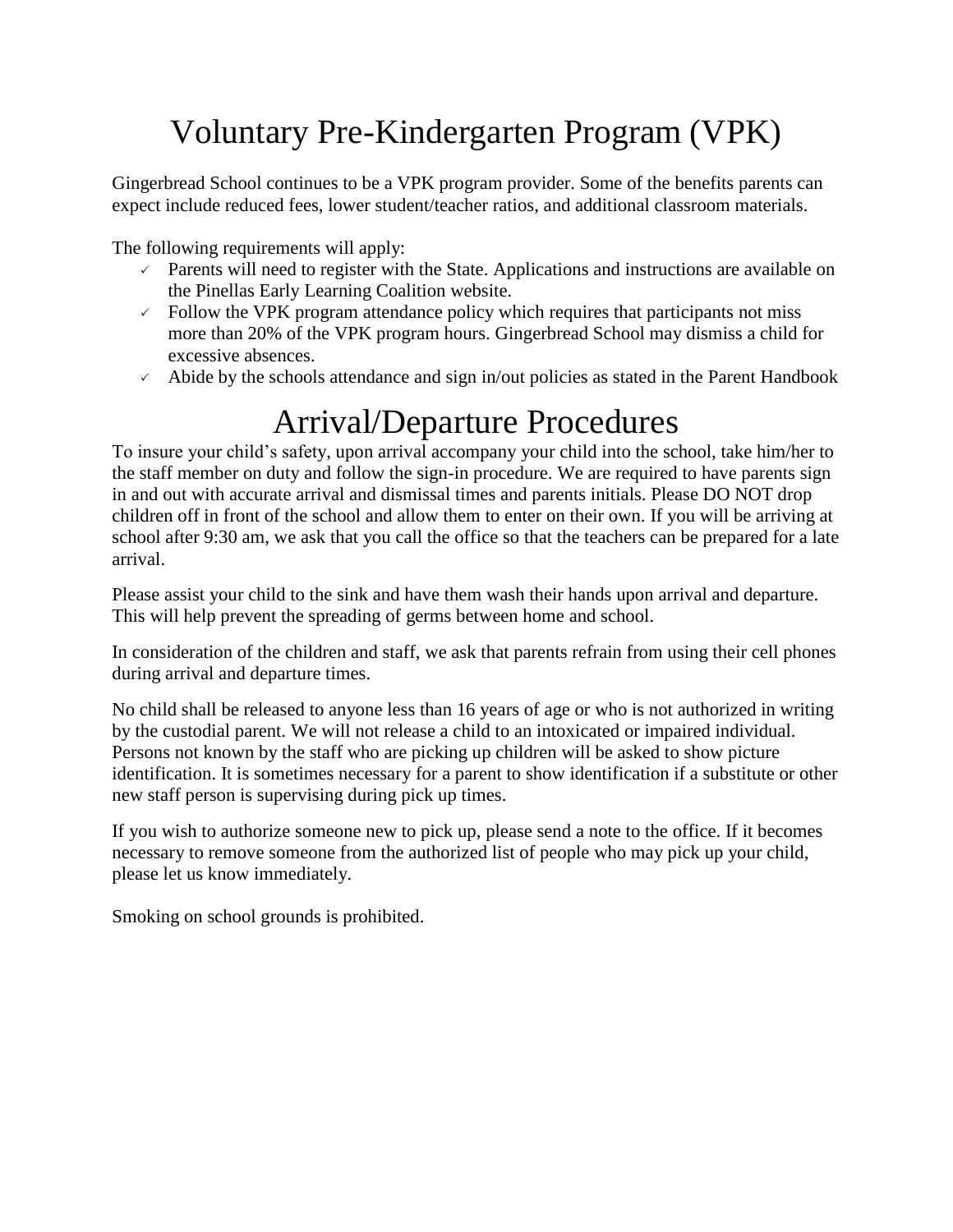# LET'S GROW HEALTHY CHILDREN!

As you know, your child burns a lot of energy each and every day. Many things contribute in helping them function at their highest level. Among these are a good night's sleep, adequate exercise and a variety of healthy foods. The best way to help young children begin to develop healthy eating habits is to serve them the types of foods that will provide them with the nutrition they need.

#### Lunches

If you will be opting out of the school provided lunch program, the following guidelines and policies apply.



Please send your child's lunch in a lunch box clearly labeled with his/her name. Remember to label all pieces of the food containers as they can be easily lost or mixed up. Please send appropriate portions, consider your child's appetite, the 20-25 minute lunchtime and keep in mind that non nutritious fast food is not permitted in the classroom.

A good lunch might consist of half of a high protein sandwich, a raw vegetable, fresh or dried fruit, and a glass of milk. Children are encouraged to eat the most nutritious part of their lunch first. Carbonated beverages are definitely not permitted in the lunch boxes. Please include two (2) napkins. We practice our manners every time we eat. Whatever you send for your child's lunch, please be sure he/she can eat the food unaided. We can offer assistance in opening boxes and packages, but would be unable to peel oranges, etc. Don't forget to include any cutlery your child will need to eat his/her lunch.

If you find it difficult to come up with healthy, exciting lunches, please feel free to stop by the office for some great ideas on nutritious lunches.

## Milk

Gingerbread serves only pasteurized fat-free or 1% reduced fat milk as whole milk and 2% reduced-fat milk is not recommended for children over the age of two. In the case that your child cannot consume milk due to medical or other special dietary needs, non-dairy nutritional beverages may be served in lieu of milk. Parents or guardians may wish to provide milk substitutions. We ask that you inform the Director and your child's teacher in writing of any allergies or special dietary restrictions. Please remember we are a peanut/nut free school.

# Snack

Each day the children will be given a nutritious morning and afternoon snack. Snacks contain items from two of the food groups. For example, a typical snack would include apple juice and wheat crackers. These are, however, only snacks and should in no way be thought of as a substitute for a meal.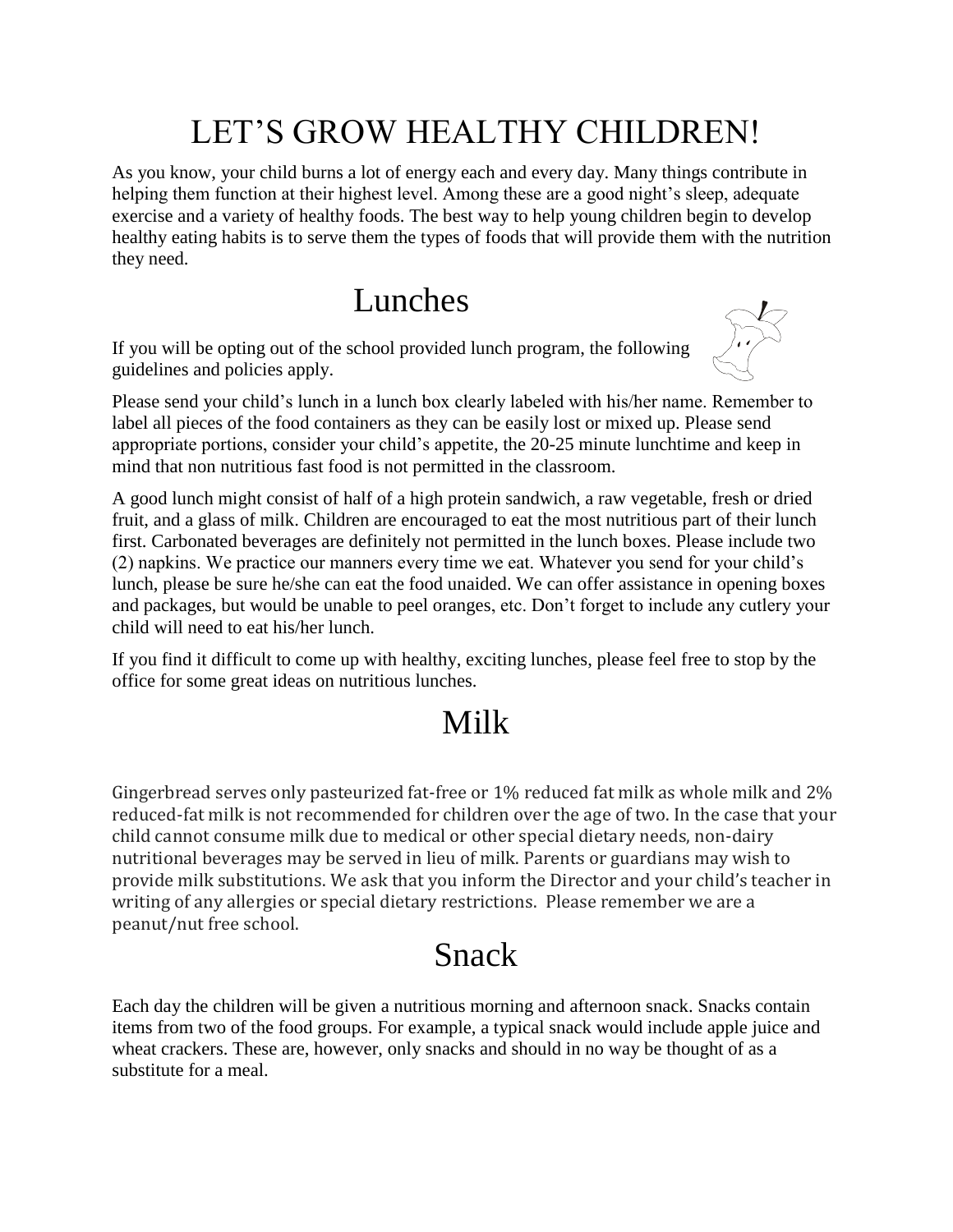## Birthdays & Other Celebrations

With your cooperation your child's birthday will be a special time of recognition. Our focus is on celebrating the child. Each classroom has a special non-food tradition that is used to celebrate and recognize each child on their birthday. Due to allergies and our nutrition policy, parents are not permitted to bring any food related birthday treats.

So as not to exclude some of the favorite festivities and traditions that go along with holiday celebrations, we have chosen four occasions where our nutritional policy will be excused. Holiday sign-up lists will be posted on your child's classroom door.

#### Naptime

Naptime is a restful time in which the children lie quietly on their cot without disturbing others. For the comfort of your child and to fulfill the requirements of the Pinellas County License Board, it is necessary for each child to have a fitted crib sheet every day at school. Two sheets will be required on the first day of school so that a spare is on hand for any future need. The cot sheets will be sent home with your



child on Friday for laundering. Please be sure to return them on Monday morning. Standard size crib sheets fit our cots perfectly. Please label your child's sheets with a permanent marker or sewn in label.

Some children adopt a "cuddly" toy as a familiar comfort object to use during naptime. These objects take on a very real and emotional importance to children and our staff is sensitive to this need. You are welcome to bring a stuffed toy like this for your child.

The two year old classroom's naptime lasts two hours, the three's nap one and a half hours and the four's nap one hour.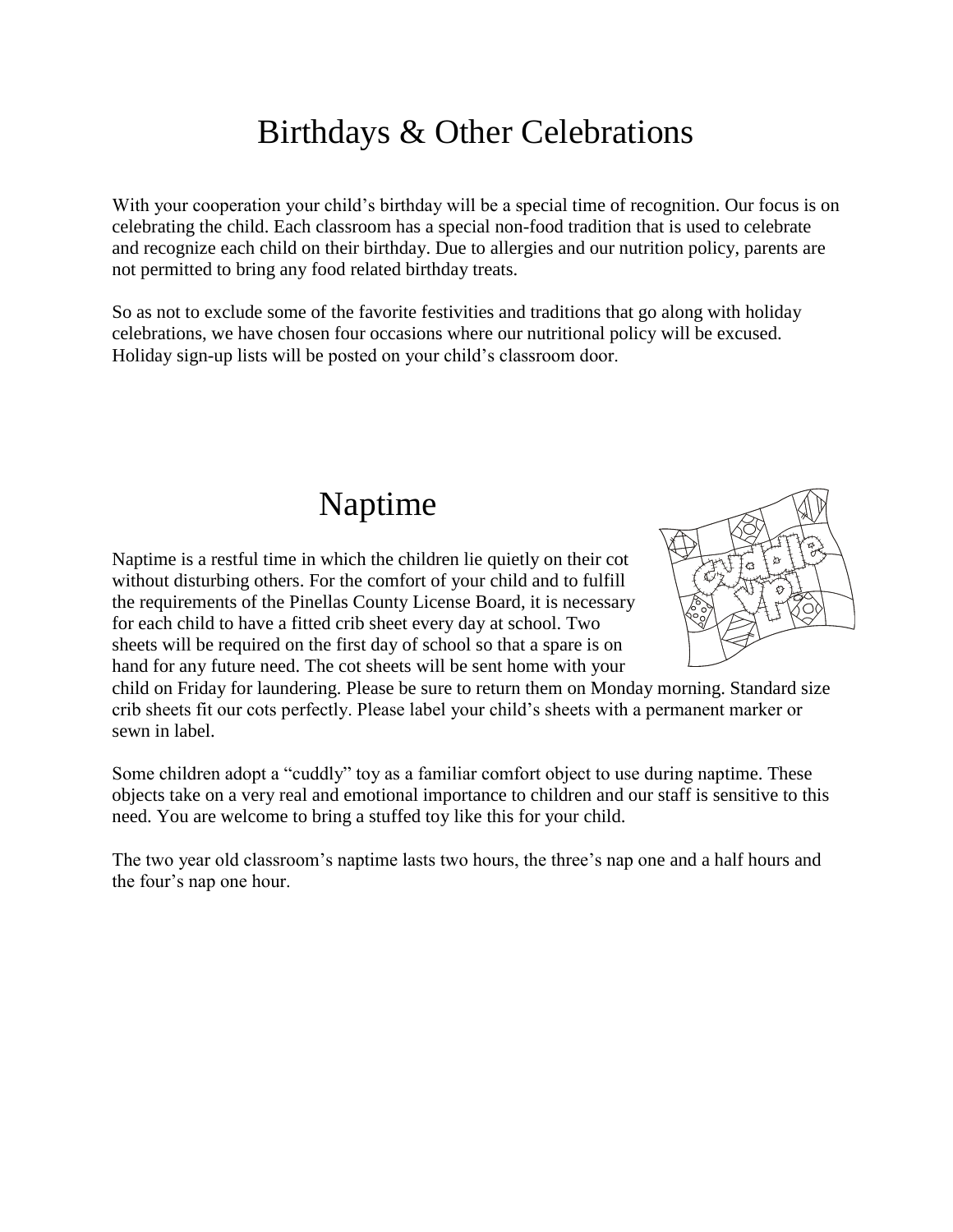# Potty Training

At Gingerbread, we work with parents by assisting them in toilet training their child. It is important that we know at the time of enrollment if your child is not toilet trained.

Potty training is a process, which requires the cooperation and patience of both teacher and parent. A routine is essential during the toilet training phase of a child's life. For successful results we ask that you continue this routine at home.

Children being toilet trained must have at least two complete sets of clothing, a box of baby wipes and any other necessary items. Please be sure to label all of your child's belongings.

During the toilet training process, children require more individualized assistance. It is sometimes necessary to have additional help on hand throughout the day to accommodate these needs.

#### Show & Tell

Show & Tell is integrated into the Gingerbread curriculum. Your child's teacher will let you know about the Show & Tell procedures for his/her classroom. Please do not bring items, which have small pieces that can become detached and be a choking hazard.

# Treasures From Home

We strive to provide a variety of appropriate (and sturdy!) toys in all of our classrooms. Please do not allow your child to bring toys to school, as we cannot be responsible for loss or damage.

# Television and Video Viewing

Occasionally a video may be viewed to enhance a theme or concept. This is not a regular occurrence as we promote activities that are more "hands-on".

# Violent Toys

Toy guns or other warfare objects are not permitted at our school. This includes squirt guns, destruction or super-hero action figures.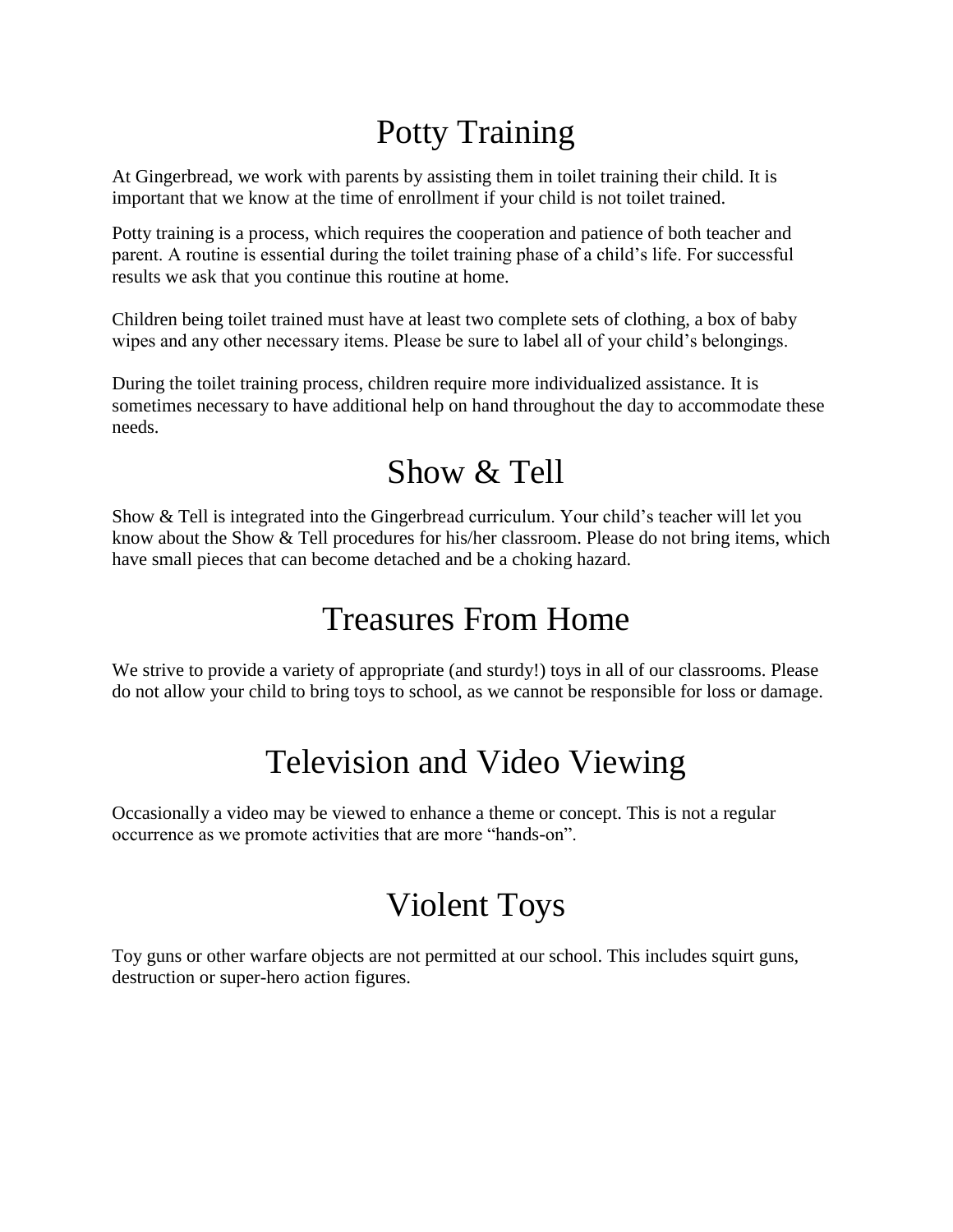# Health

Childhood illnesses and diseases, unfortunately, are part of growing up. Keeping preschoolers healthy is a job that needs everyone's assistance – parents, teachers and children.

In the event of an illness or communicable disease, please contact the school. Let us know what the child's symptoms are and how long it may be before he/she returns.

Please remember it is IMPERATIVE to keep your child home if the following conditions exist.

- 1. A temperature within the last 24 hours.
- 2. Diarrhea.
- 3. If a child is recovering from chicken pox and all areas are not completely dry.
- 4. Dizziness, nausea or unexplained rashes.
- 5. Vomiting at any time in the past 12 hours.
- 6. Green or bloody discharge from the nose or ears.
- 7. Pink, watery eyes with discharge.

When a child becomes ill at school, he/she is separated in a comfortable space while parents are notified and arrangements are made for pick-up. Parents may be asked to supply the school with a physician's note before returning to the school after an illness.

## Medication

The Board of Health strongly discourages schools from dispensing medication of any kind. Allergic reactions can happen suddenly and can result in severe consequences. Many times, medication and doses can be prescribed that require morning and evening administration. If your child needs diaper cream, License Board requirements state that the School must have a medical form.

# Allergies

It is not unusual for young children to have allergies. Please be sure to discuss any allergies your child might have with the Director. An allergy list is posted in the classroom at all times. It contains the names of students with their known allergies. Substitutions will be made for children with food allergies during snack time.

## Medical Emergencies

In the event of a medical emergency and/or accident, we shall contact the parents of the child immediately. If we cannot reach the parents and medical treatment is necessary, 911 will be called. 911 will be called for any extreme emergency care situations regardless of parental contact.

# Accident/Incident Reports

All unusual incidents that occur will be recorded on an Accident/Incident Report form. This form is signed by the attending staff member and the parent/guardian. Minor injuries will be recorded on a "Boo Boo Bear Report" which will be sent home with the child.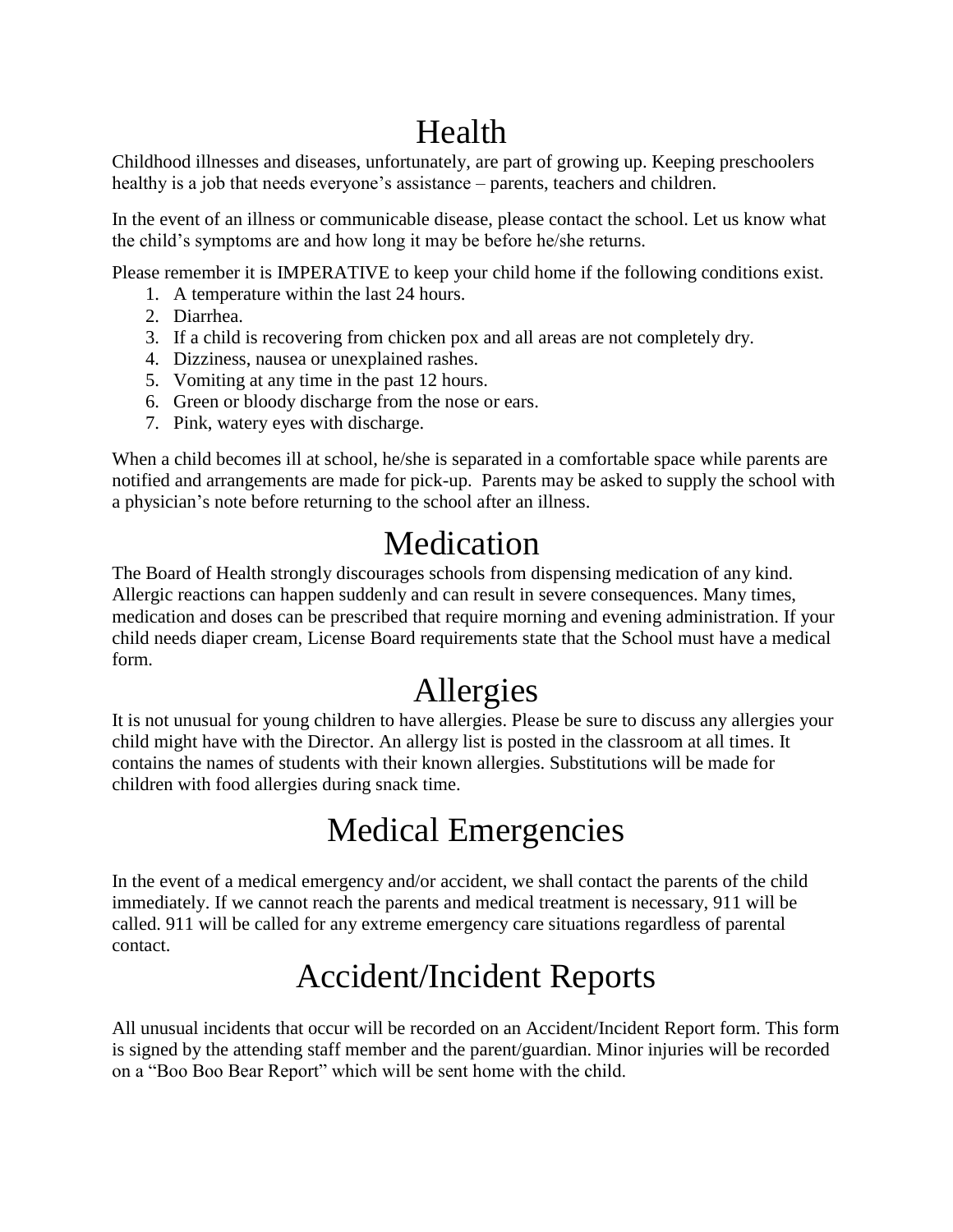# Emergency Preparedness



We understand that our decision to open or close our school has a big effect on the families we serve. We recognize that many businesses and occupations do continue to operate when the threat of serious weather looms. The result is that many parents must still report to work, make other child care arrangements or take time off of work.

Please understand that we make the decision to open or close the schools in accordance with the Pinellas County School System. They base their decision on a careful analysis of all relevant factors, such as:

- Information on road conditions from transportation staff and from the police. We must give careful consideration to the most dangerous roads in our area. Even if your street looks clear, travel elsewhere in the county may be dangerous.
- Whether precipitation is continuing.
- Building conditions (such as whether we have power).
- Dangers due to high wind speeds.
- Weather predictions.
- What other school districts are doing.

As always, our top priority is the safety of our students. We hope you understand should the need arise for our school to close for this purpose. Let's all hope for an uneventful season.

- In the event of a weather emergency we ask that you follow the guidelines of the Pinellas County School System. In the event that the Pinellas County School system closes due to another type of emergency, we ask that you stay tuned to local news announcements regarding school closures.
- A weather alert radio is kept on at all times during the school operating hours to keep us informed of potential dangerous weather systems.
- A parent contact system is in place in each classroom to facilitate communication to parents in the event of an emergency.
- **Arrangements have been secured with Wellington School, 8000 Starkey Rd.** as an evacuation site. In the event of an evacuation, your child will be brought there.
- An "emergency-to-go box" is fully supplied with many items that would be needed in the event of an evacuation.

#### **Hurricanes**

 We ask that you follow the guidelines of the Pinellas County School System. If a mandatory evacuation order is issued, parents will need to pick their children up immediately.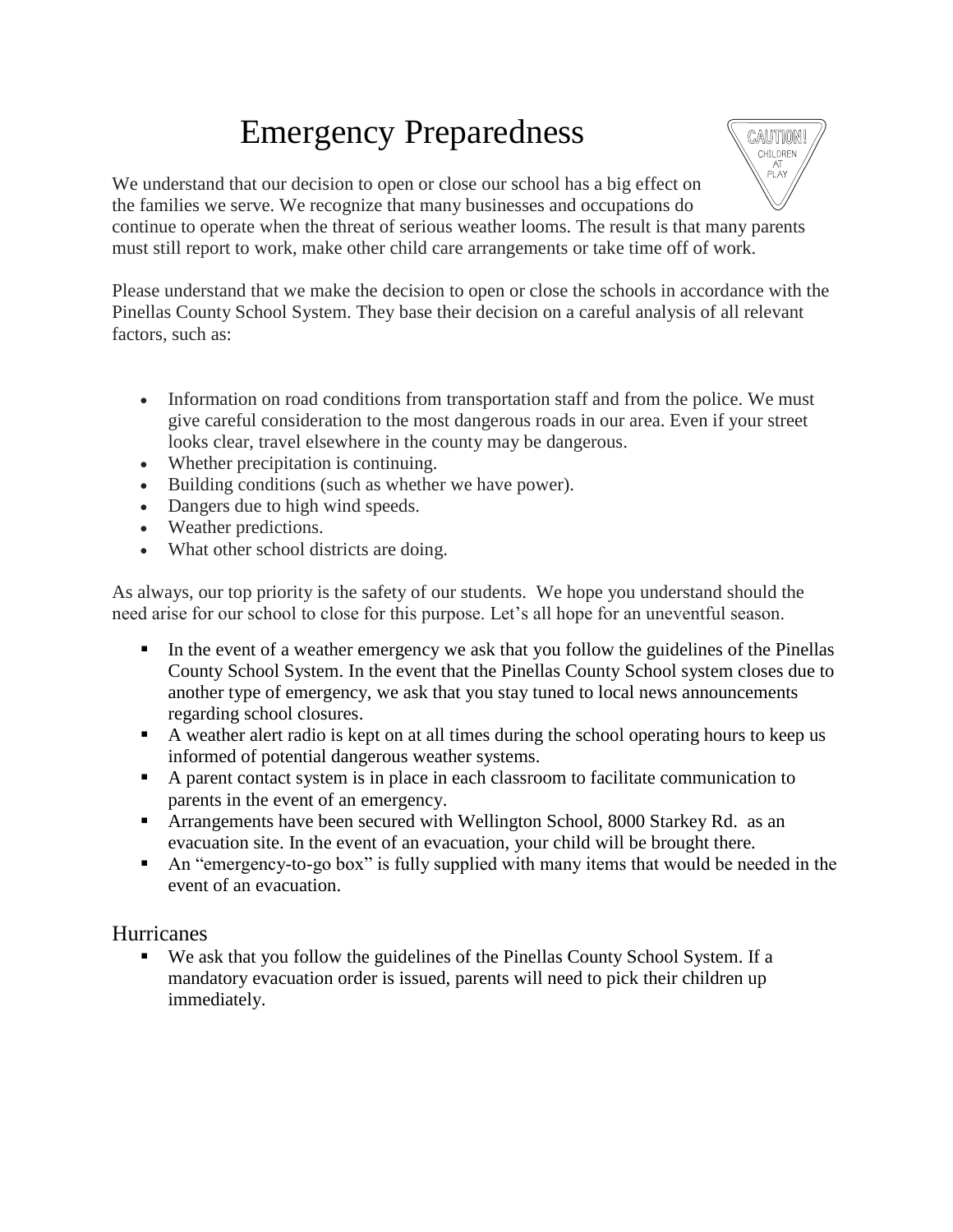Tornados

- If the weather alert radio indicates that there is potential dangerous weather system the Director/Assistant Director will closely monitor the weather.
- Each classroom has a designated safe zone which is away from the windows by a loadbearing wall. This area is identified on the evacuation diagram in each classroom. Children will remain in the safe zone until the threat has passed.
- If damage has occurred to the building and is posing a safety threat, the evacuation procedures will be followed.

**Fires** 

- In the event of a fire, the alarm will alert the staff that the school will need to be evacuated.
- The fire department is automatically dispatched and will identify if evacuation from the school property is necessary.

Floods & Storms

Children will remain indoors during any rain or stormy conditions.

Bomb Threats & Mandated Evacuation

In the event that the school is issued a mandated evacuation or bomb threat, the evacuation procedures will be followed.

#### Chemical Leaks & Air Borne Irritants

- In the event of a chemical leak or air borne irritants, the children will remain indoors.
- All windows will be checked to be sure they are closed.
- If applicable, the Director will reposition the children in classrooms that will provide a buffer to the outside and the doors will be locked from the outside.
- Access to the classrooms will be re-routed through the buffer rooms to limit exposure.

# Child Abuse

The State of Florida requires all members of child care institutions to be on the lookout for, and report to the State, any and all cases of abuse to a child. Gingerbread is, therefore, obligated to report to the State any suspected cases of child abuse and/or neglect.

# Sunscreen & Insect Repellant

Due to studies on sun exposure and how it affects children, we recommend the use of sunscreen. Please apply sunscreen before coming to school, as the children will be outside for a portion of the day.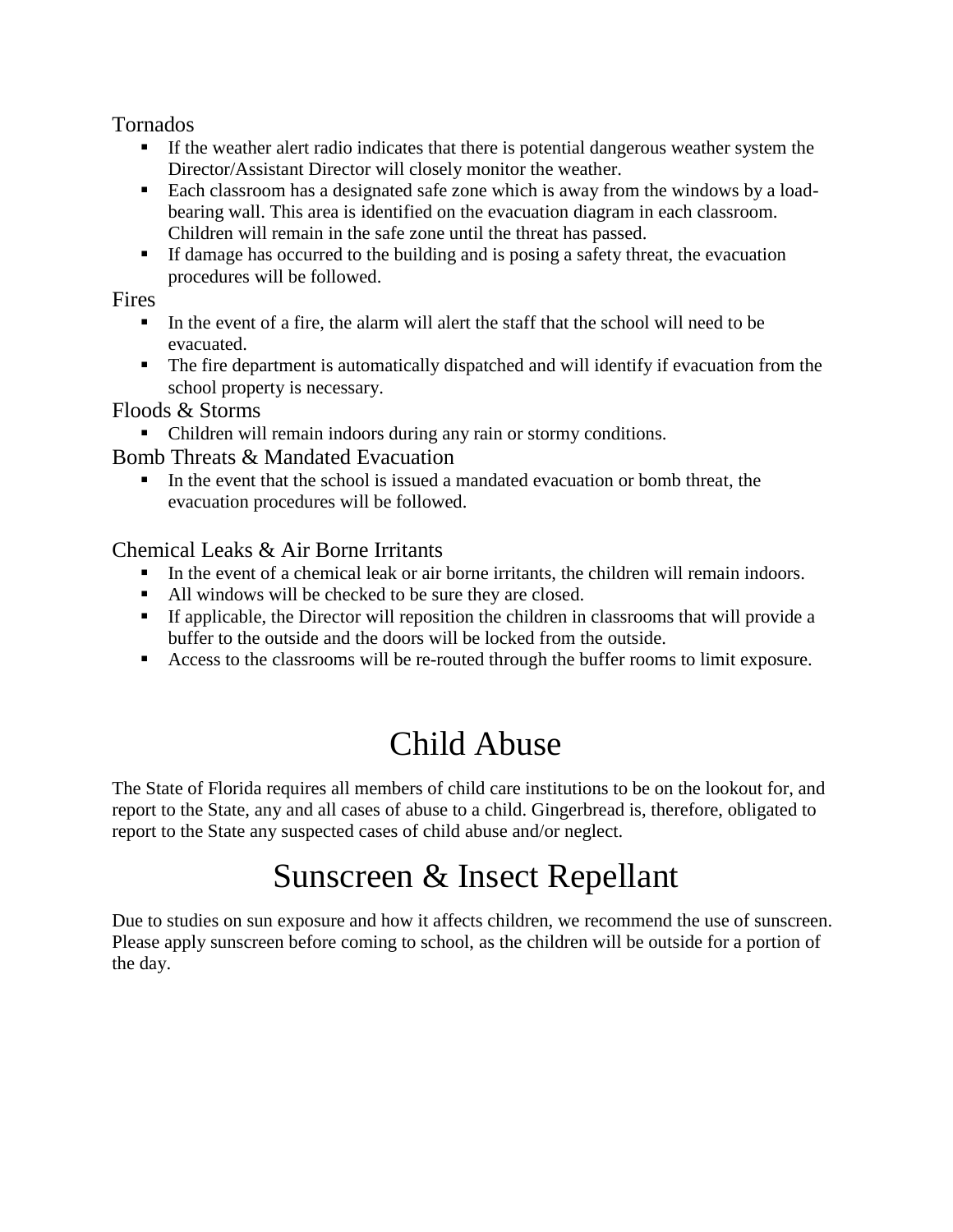## Communications

Yellow notes are sent home daily with the exception of the three hour VPK students. These notes are intended to communicate your child's experiences throughout the day. Parents of prekindergarten children will receive mini reports three times per year.

Ongoing communication is essential to help ensure that we are meeting each child's needs and potential. Parents are encouraged to share goals and expectations throughout their child's enrollment. Conferences are held annually but can be scheduled more often upon request.

In an effort to build trust and ensure satisfaction, parents are encouraged to communicate any concerns or suggestions that arise to the Center Director. In addition, parents are welcome to communicate using the suggestion box located in the school office.

A Family Questionnaire is sent out annually to obtain information form parents about how well the school is meeting each family's needs and goals. We appreciate your efforts in helping to complete this process. Our ongoing reflection is what allows us to be on the leading edge of our field.

Should a concern or matter arise outside the scope of the on-site management, please feel free to contact Susan Baraybar, legal responsible party Gingerbread School. Address: PO Box 49269 St. Petersburg, FL 33743 Email: [sbaraybar@gingerbreadschool.com](mailto:sbaraybar@gingerbreadschool.com) Phone: (727) 409-6331

#### **Newsletters**

Newsletters will be sent home with your child on a monthly basis. Our newsletters detail different activities and concepts that your child will be experiencing during their day, as well as noteworthy accomplishments and upcoming events.

## Photographs and Publicity

Photographs are taken of the children for use in the classroom. Parents who do not want their child's photograph to be used for publicity purposes should indicate this on the Gingerbread Form.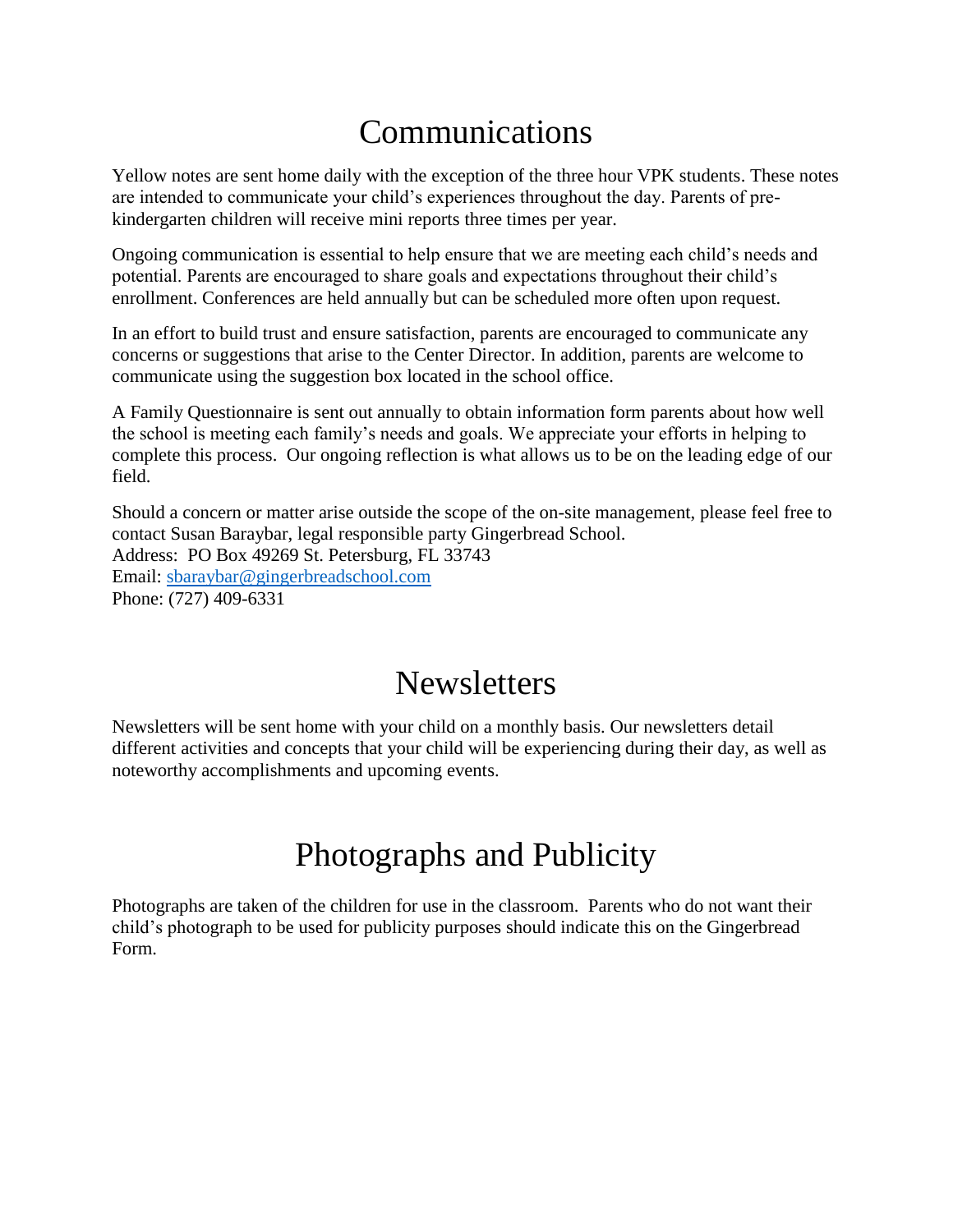# Babysitting Policy

In an effort to maintain the professional status of the Gingerbread School Staff and prevent a potential conflict of interest, it is strongly recommended that parents not request our staff to baby-sit for current preschool children or their siblings. Our staff immensely enjoys spending time with your children but it is difficult for staff to accommodate all families who ask for their babysitting services as well as maintain teacher-child and parent-teacher relationships at school. Gingerbread School cannot be held responsible for the working arrangements of either party when entering into an agreement to provide care or services independently.

#### Guidance Policy

All staff are given extensive in-service training to help them implement effective, appropriate, developmental guidance and discipline plans for their classrooms. Your child's teacher will familiarize you with this plan. In the event a child misbehaves, absolutely no corporal punishment is ever condoned. In addition, discipline is never tied to food or toileting. Children are treated respectfully and only positive avenues are utilized in the development of appropriate behavior.

The following positive actions are our policy in problem solving:

- $\checkmark$  Prevention
- $\checkmark$  Encourage verbal expressions
- $\sqrt{\phantom{a}}$  Re-direction
- $\checkmark$  Clear, direct explanation
- $\checkmark$  Explanation of responsibility for his/her actions
- $\checkmark$  Suggest alternate solution for problem

 $\checkmark$  Diversion

 $\checkmark$  Removal from situation

There may be times when a child has ongoing difficulties observing the rules and his / her behavior is causing a disruption in the classroom. If this type of behavior continues to pose a problem, the Director will observe the classroom and the parents will be notified. At this point the Teacher, Director and Parent must work together to modify the child's behavior into more appropriate interaction with his / her environment.

It is our firm belief that the school and the parents must be a trusting and cooperative team. Gingerbread School is committed to provide a pleasant and safe environment. Consideration of a disenrollment must be in the best interest of the child and/or the common good of the other children in our care. In the event that disenrollment is decided, the staff will offer recommendations to the parents in identifying a more suitable environment.

Biting is perceived as the most common behavior problem among children under the age of three. Therefore, it merits discussion in this section of the handbook. It is very important that both parents and teachers understand that there are developmental reasons involved when children bite. This does not mean that a child is "bad", but usually indicates a lack of language and social skills. As these skills are developed the frequency of biting usually diminishes.

Although Gingerbread teachers are taught prevention and anticipation of biting, this is sometimes not enough. It is the policy of the Gingerbread Schools to notify parents of any biting incident. This includes the parents of the child who had been bitten. If a child bites more than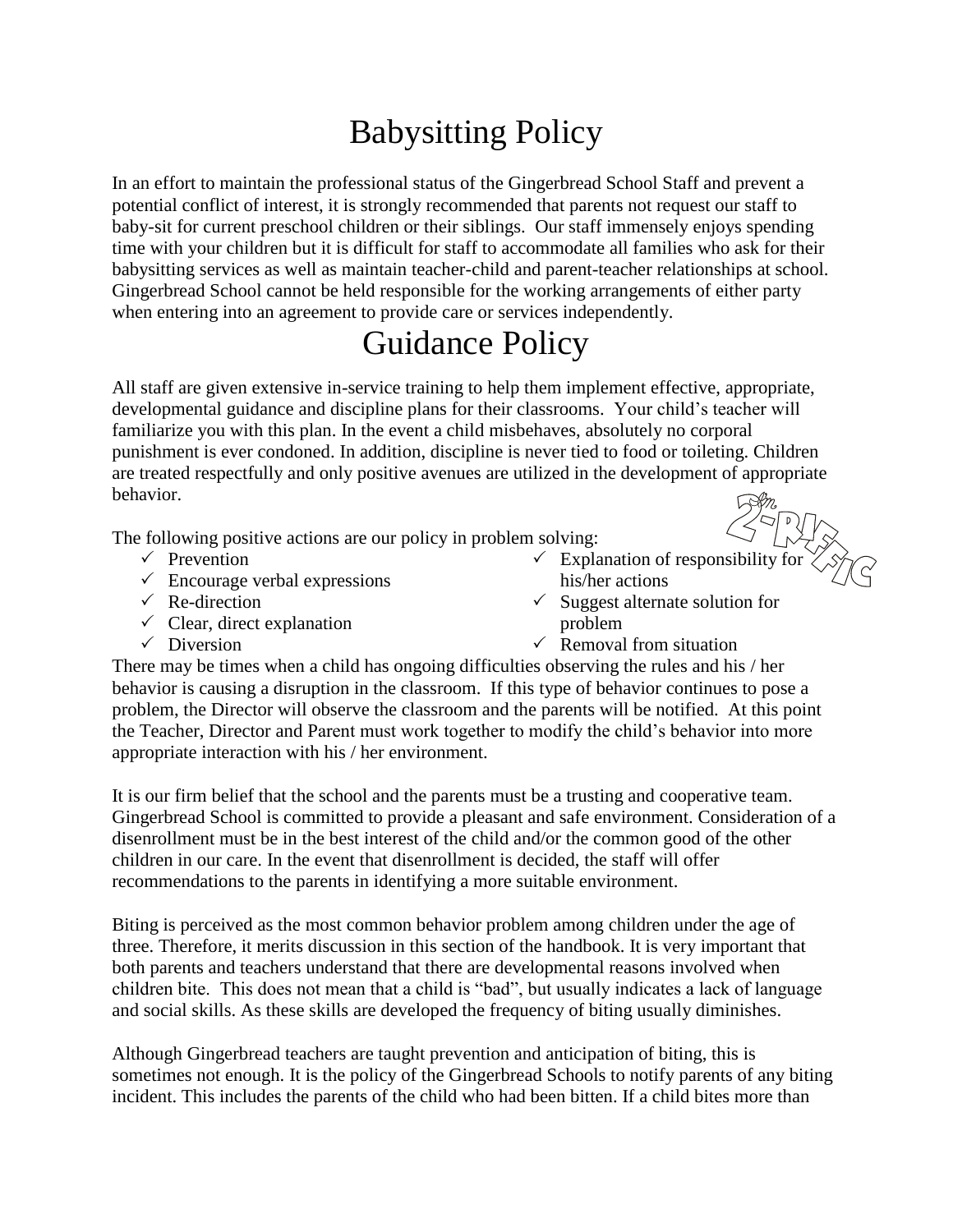two times, it will be necessary for that child's parents to come to the school to correct this behavior in the future. If, after the conference a child continues to bite, the parents may be asked to remove their child from the school until the child's social and language skills have developed beyond this stage.

#### Assessments

Pre and post assessments are conducted on each child to assist teachers in implementing the curriculum as they cover all areas and levels of learning, including the following:

- language development
- emerging literacy
- math
- science
- creativity and the arts
- social skills
- physical development
- reasoning
- problem solving

## Parental Involvement

Parental involvement is well recognized as an important ingredient in a successful preschool experience. We plan several family / parent events throughout the school year. We find these to be special, enjoyable times and we encourage you to take part in them. We have an open door policy and parents are always welcome to visit!

Each year fundraising activities are held primarily to purchase items for the school that would not be available without the generosity and commitment of our parents. Through these efforts we have purchased many items that have enhanced our classrooms.

We have various events throughout the school year that offer you a chance to bring in items from home for special art, science, and holiday projects. Please consider signing up or volunteering to assist in this way.

Please note that we appreciate recycled donations such as toilet paper rolls, buttons, bows, ribbon, yarn, shoeboxes, baby wipes containers, baby food jars, bottle caps, old magazines, and scrap paper. Your assistance is greatly appreciated!

## Bulletin Boards

There are many bulletin boards around the school and in the classrooms. These boards display some of the children's creations, as well as posting news and announcements. We hope you will find them informative and enjoyable!